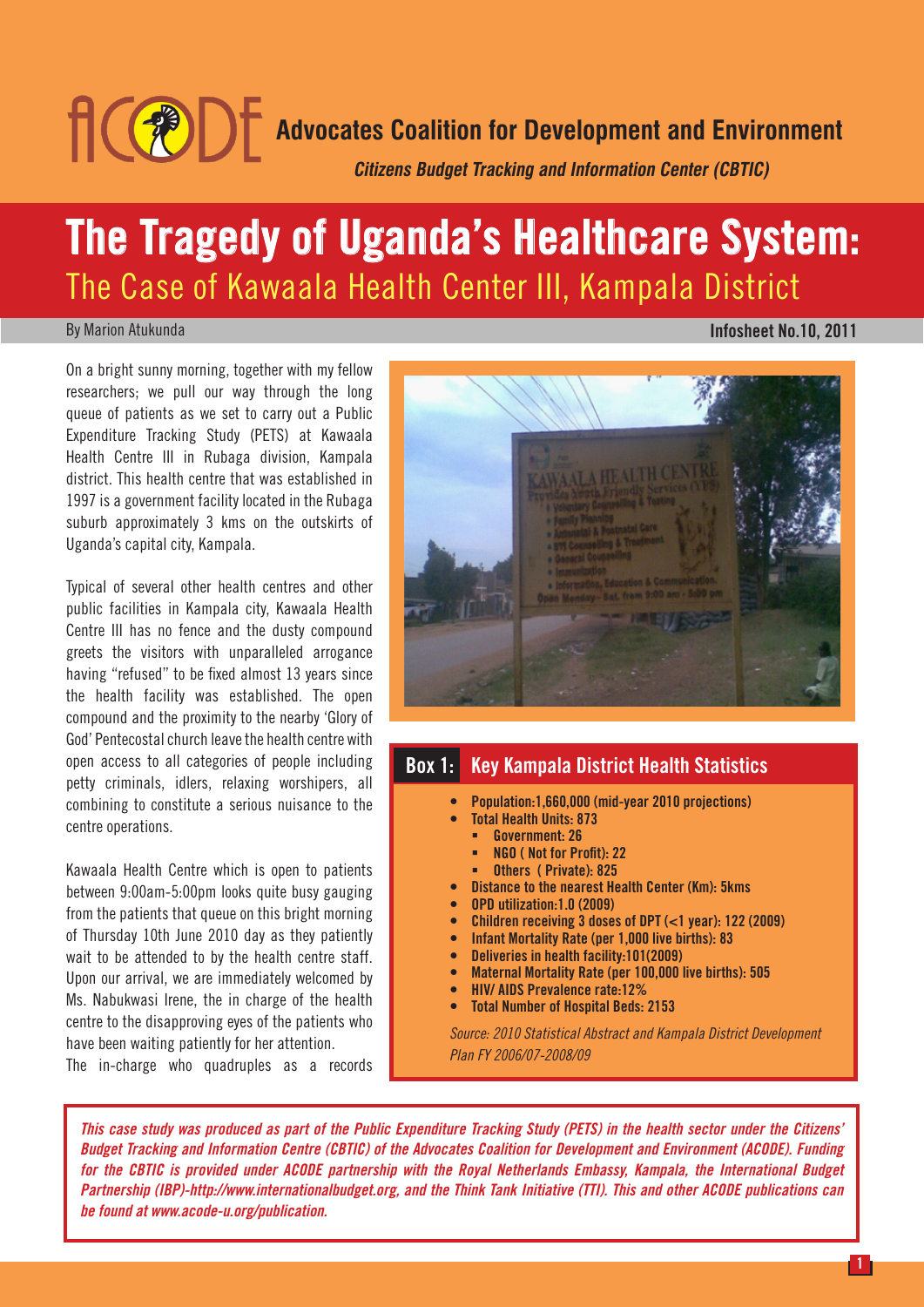## **Box 2: Basic Statistics about Kawaala HC III**

#### **Year of establishment:**

- **• OPD attendance:**
	- **2006/07:39127 patients**
	- **2007/08:31811 patients**
	- **2008/09:45389 patients**
	- **2009/10:46270 patients**
- **• Amount of funds received:**
	- **2008/09: Shs.56,759,504**
- **2009/10: Shs.63,000,000**
- **Staffing levels:** 
	- **2006/07:26**
	- **2007/08:27**
	- **2008/09:28**
- **2009/10:27**
- **• Drugs (value): N/A**
- **• Services provided: Antenatal &postnatal care, Voluntary counseling and testing, General counseling, family planning, immunization**

*Source: Health unit records accessed June 2010*

assistant, a nursing officer and a store keeper welcomed us with a warm smile. Nevertheless, it was evident from her looks that she was already tired at this early morning hour of 11:00 am. Having no space for visitors, we squeeze ourselves in her small office that not only serves as a store for drugs but also keeps other facility valuables like jerry cans of paint



*Patients waiting for services at Kawaala Health Centre on 10th June 2010 Photo by Marion Atukunda.* 

and detergents.

Kawaala Health Centre serves at least 200 out patients a day. At the time of our visit, the facility had a total of 28 staff although one staff person was reported to be on leave. According to the In-Charge, Kawaala Health Centre has an approved staffing level of 48 staff as shown in the table below.

This implies that at the time of our visit, the Health Centre had a staffing shortfall of 43.7%. This compares with the national staffing deficit in the health sector which stands at 47% as at 2008. As shown in the above table, Kawaala Health Centre lacks some of the critical personnel such as Health Centre administrator, dispenser, dentists, laboratory technicians and support staff that are necessary for providing quality health services.

As we administer the questionnaire to the In-Charge, she is interrupted by a nursing assistant who calls her to put a patient on drip because no one else could do that at the moment. After about a quarter an hour of waiting, Ms. Nabukwasi returns to continue with our discussions. In the middle of our conversation, Ms. Nabukwasi looks startled as a police officer passes by. She then narrates to us how a few weeks back she was almost kept behind bars at Luziira Maximum Security Prison because the only computer the facility had was stolen when thieves broke through the ceiling of the one building health facility. "I had been attending a workshop and

### **Staffing levels at Kawala Health Centre III**

| <b>Position</b>                                   | <b>Approved</b><br>number | Actual<br>number<br>2006/07 | Actual<br><b>number</b><br>2007/08 | <b>Actual</b><br><b>number</b><br>2008/09 | Actual<br>number<br>2009/10 |
|---------------------------------------------------|---------------------------|-----------------------------|------------------------------------|-------------------------------------------|-----------------------------|
| Medical officer special grade                     |                           |                             |                                    |                                           |                             |
| <b>Clinical officers</b>                          | $\overline{\phantom{a}}$  | $\overline{2}$              | $\overline{2}$                     | $\overline{\phantom{a}}$                  | $\mathcal{P}$               |
| <b>Midwives</b>                                   | 10                        | 8                           | 10                                 | 10                                        | 10                          |
| <b>Enrolled nurse</b>                             | 4                         | 4                           | 4                                  | 4                                         | 3                           |
| Nursing officer                                   | 4                         | $\overline{2}$              | $\overline{2}$                     | 3                                         | 3                           |
| <b>Enrolled midwife</b>                           | 10                        |                             |                                    |                                           |                             |
| <b>Nursing assistant</b>                          | 6                         | 6                           | 6                                  | 6                                         | 6                           |
| <b>Dispenser</b>                                  |                           |                             | $\Omega$                           | $\mathcal{O}$                             | 0                           |
| ophthalmic                                        |                           | Ŋ                           | 0                                  | U                                         | 0                           |
| <b>Laboratory Technician</b>                      |                           | $\Omega$                    | $\theta$                           | 0                                         | 0                           |
| <b>Hospital administrators</b>                    | 0                         | 0                           | 0                                  |                                           | N                           |
| <b>Laboratory assistant</b>                       | $\overline{2}$            |                             | 1                                  |                                           | 1                           |
| <b>Dentists</b>                                   |                           |                             |                                    |                                           |                             |
| <b>Dental assistants</b>                          |                           | $\Omega$                    | $\Omega$                           | 0                                         | 0                           |
| Other staff (cleaners, cooks, security<br>guards) | 4                         | $\Omega$                    | 0                                  | 0                                         | 0                           |
| <b>Total</b>                                      | 48                        | 26                          | 28                                 | 27                                        | 28                          |

*\* The respondent could not differentiate between enrolled midwife and midwife.*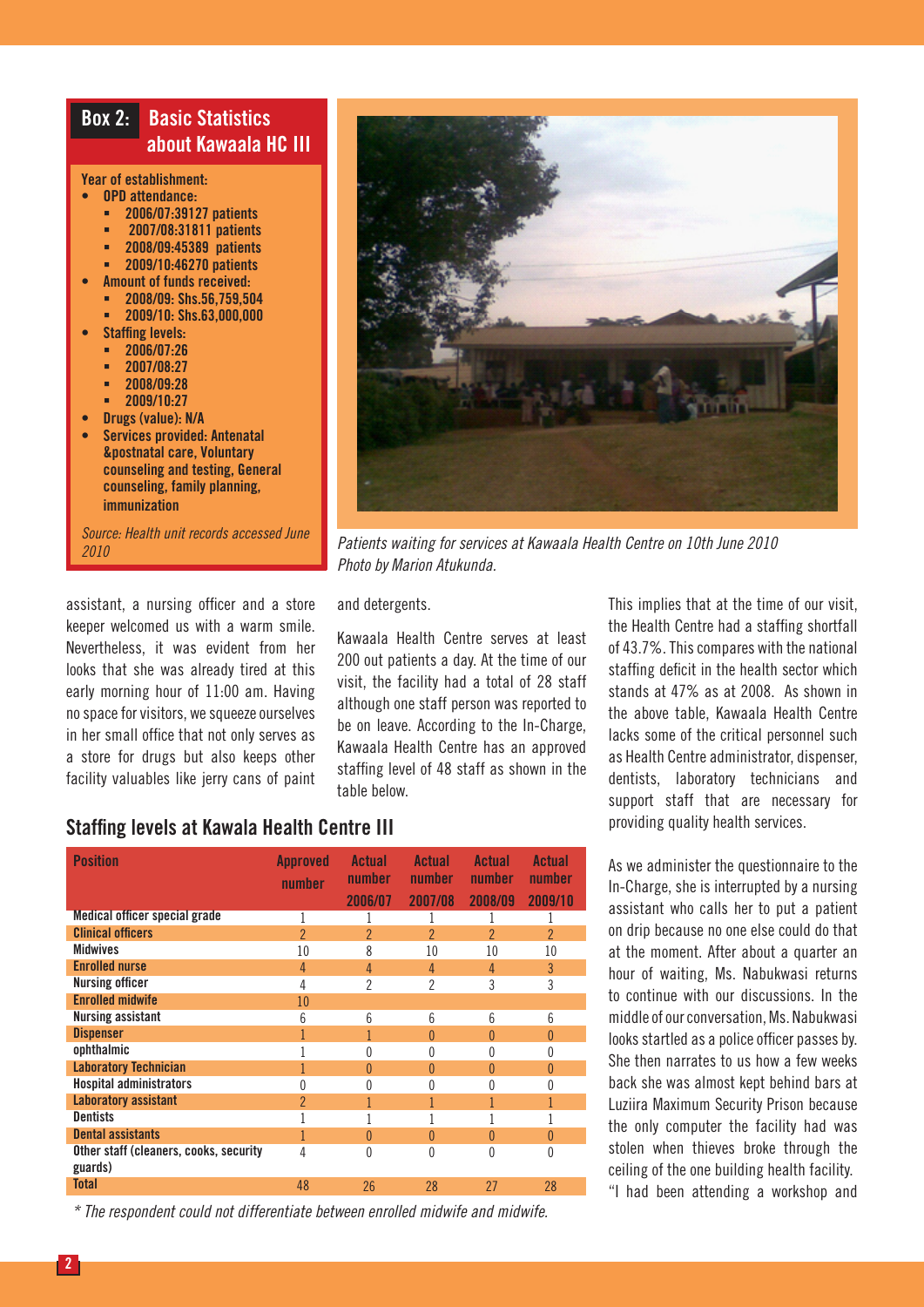returned later in the evening when fellow workers had left but police was charging me for not ensuring that the premises were closed properly. Is the nursing officer supposed to run everything in the health facility including guarding the premises at night?" she wondered. She confirmed to having written several times to the Kampala City Council Division Headquarters requesting for proper security but whenever they receive security personnel after a long wait, they disappear because of delayed salaries that sometimes come after three months of working. She further pointed out that besides the delayed salaries medical workers are paid too little money for the numerous tasks they do.

Like many other in charges of Health Centres we visited in our study, Ms. Nabukwasi is not aware of the cost of drugs allocated and the credit lines to Kawaala Health Centre. The facility experiences drug stock outs that last a minimum of three weeks. In charges make drug orders to National Medical Stores (NMS) that delivers the medicines after a period of one month. However value of deliveries is not known and there are no guide lines available on what to do when drugs are received. Ms. Nabukwasi communicates



*Kawaala HC III fence and over view of the Compound photo by Marion Atukunda; 10th June 2010*

## **Bar graph comparing amounts received against the budgeted for FY 2008/09-2009/10**



with Health Sub district and NMS weekly about drugs but she rates their response as poor. There is also evidence of poor drug storage at Kawaala as the centre has no drug store and the drugs are kept in the room occupied by the in charge. Kawaala Health Centre has no ambulance as the facility but shares one with Kitebi Health centre III that is approximated to be 8 Kms away from Kawaala. Ms. Nabukwasi narrated the incident of how a month back the facility lost a mother who had complications giving birth as there was no ambulance to take her to Mulago, Uganda's main Referral Hospital where she had been referred. She thus said;" this expectant poor mother with her baby would have been saved if we had our own ambulance; I called Kitebi several times but could not get an ambulance. The mother could not afford a special hire to Mulago and by the time well wishers mobilised for transport, it was too late".

Medical waste disposal at Kawaala Health Centre is alarming as the facility has no incinerator for medical waste. The facility that has a maternity ward uses a rubbish pit for medical waste. Dogs dig out such waste from the maternity ward to litter the compound.

One of the major objectives of this study was to establish the flow of funds from the central government to frontline health service delivery centres such as Kawaala Health Centre as well as the adequacy of the funding with regard to providing effective health services. Experience from both Kawaala and other health centres is that financial data is quite difficult to access. In the case of Kawaala, the In charge indicated that there was no financial data with respect to receipts for 2006/07 and 2007/8. In 2008/09 and 2009/10, Kawaala received UGX56,759,504 and UGX63,000,000 respectively against UGX 80,000,000 they had budgeted for.